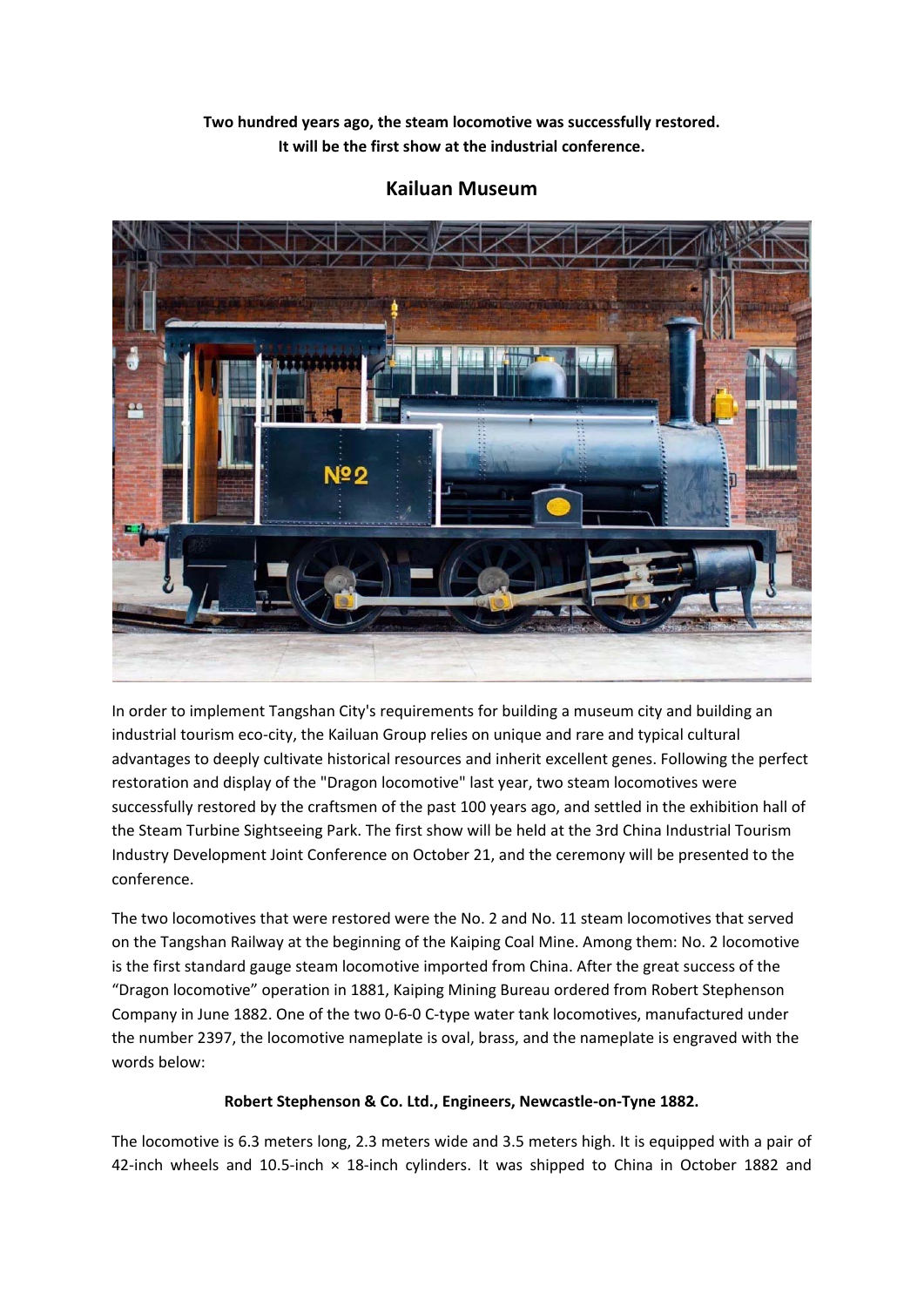operated on the Tanggu Railway. At the beginning of the completion of the Tangshan Railway, the No. 2 steam locomotive made a great contribution to the coal transportation of Kaiping Coal Mine. It was also an important material evidence for the Chinese industrial division's long-term skills and the introduction of Western advanced technology. The No. 11 locomotive was a 4-4-0 locomotive ordered from the Dubs factory in Glasgow, Scotland in 1888. It is 16 meters long, 2.6 meters wide and 3.7 meters high. The nameplate of the locomotive is diamond, brass, and the nameplate is engraved as below.

## **Dubs & Co. No 2343 Glasgow Locomotive Works 1888**

As can be seen from the historical old photos, this is a passenger and cargo vehicle. On October 9, 1888, Li Hongzhang, the governor of Zhili, and his entourage inspected the special train for the opening of the Tangjin Railway, which was towed by No. 11 locomotive. Later generations called it "Li Hongzhang to inspect the floats." At present, a classic old photograph hanging in the exhibition hall of the Kailuan Museum is a photo taken by Li Hongzhang, Wu Tingfang and Tang Tingshu on the locomotive to inspect the Tangjin Railway. In the National Railways Source Museum of Kailuan National Mine Park, there is also a group of sculptures of important historical figures who took the locomotive at the beginning of the Kaiping Coal Mine. It is as if you have seen the openness and inclusiveness of the industrial prosperity of the industry and the ambition of the industry to serve the country. Regrettably, the two steam locomotives are not in the history of the river, I do not know where to go.



In order to find the memory of urban civilization, highlight the taste of industrial culture, and create a new bright spot for Tangshan to create a museum city, Kailuan Group launched the restoration project of the old steam locomotive. In 2018, the perfect recovery of the "Dragon locomotive", No. 2 and No. 11 steam The locomotive restoration project starts synchronously. It is still designed and